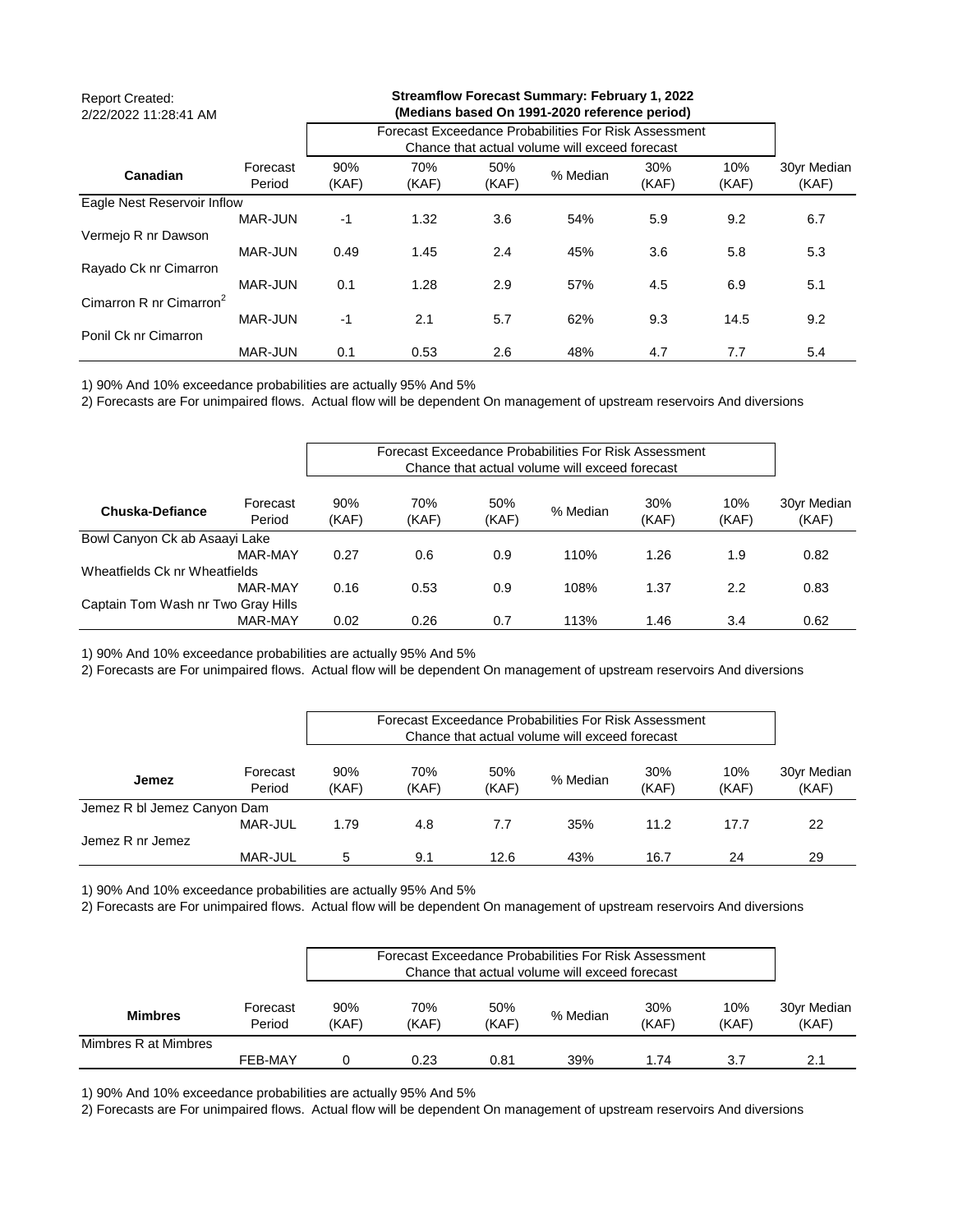|                          |                    | Forecast Exceedance Probabilities For Risk Assessment |              |              |          |              |              |                      |
|--------------------------|--------------------|-------------------------------------------------------|--------------|--------------|----------|--------------|--------------|----------------------|
| <b>Pecos</b>             | Forecast<br>Period | 90%<br>(KAF)                                          | 70%<br>(KAF) | 50%<br>(KAF) | % Median | 30%<br>(KAF) | 10%<br>(KAF) | 30yr Median<br>(KAF) |
| Pecos R nr Pecos         |                    |                                                       |              |              |          |              |              |                      |
|                          | MAR-JUL            | 13                                                    | 22           | 29           | 55%      | 38           | 52           | 53                   |
| Gallinas Ck nr Montezuma |                    |                                                       |              |              |          |              |              |                      |
|                          | <b>MAR-JUL</b>     | 0.72                                                  | 2.5          | 4.3          | 54%      | 6.6          | 10.9         | 8                    |
| Pecos R nr Anton Chico   |                    |                                                       |              |              |          |              |              |                      |
|                          | MAR-JUL            | 3.8                                                   | 13.8         | 24           | 45%      | 37           | 62           | 53                   |
| Pecos R ab Santa Rosa Lk |                    |                                                       |              |              |          |              |              |                      |
|                          | <b>MAR-JUL</b>     | 3                                                     | 11.4         | 20           | 49%      | 32           | 53           | 41                   |

2) Forecasts are For unimpaired flows. Actual flow will be dependent On management of upstream reservoirs And diversions

|                                       |                    | Forecast Exceedance Probabilities For Risk Assessment<br>Chance that actual volume will exceed forecast |              |              |          |              |              |                      |
|---------------------------------------|--------------------|---------------------------------------------------------------------------------------------------------|--------------|--------------|----------|--------------|--------------|----------------------|
| <b>Rio Chama</b>                      | Forecast<br>Period | 90%<br>(KAF)                                                                                            | 70%<br>(KAF) | 50%<br>(KAF) | % Median | 30%<br>(KAF) | 10%<br>(KAF) | 30yr Median<br>(KAF) |
| El Vado Reservoir Inflow <sup>2</sup> |                    |                                                                                                         |              |              |          |              |              |                      |
|                                       | MAR-JUL            | 82                                                                                                      | 127          | 164          | 88%      | 205          | 275          | 186                  |
|                                       | APR-JUL            | 71                                                                                                      | 114          | 148          | 89%      | 187          | 250          | 166                  |

1) 90% And 10% exceedance probabilities are actually 95% And 5%

|                                               |                    | Forecast Exceedance Probabilities For Risk Assessment<br>Chance that actual volume will exceed forecast |              |              |          |              |              |                      |
|-----------------------------------------------|--------------------|---------------------------------------------------------------------------------------------------------|--------------|--------------|----------|--------------|--------------|----------------------|
| <b>Rio Grande</b><br><b>Headwaters</b>        | Forecast<br>Period | 90%<br>(KAF)                                                                                            | 70%<br>(KAF) | 50%<br>(KAF) | % Median | 30%<br>(KAF) | 10%<br>(KAF) | 30yr Median<br>(KAF) |
| Rio Grande nr Del Norte <sup>2</sup>          |                    |                                                                                                         |              |              |          |              |              |                      |
|                                               | APR-SEP            | 230                                                                                                     | 315          | 380          | 79%      | 450          | 570          | 480                  |
| Ute Ck nr Fort Garland                        |                    |                                                                                                         |              |              |          |              |              |                      |
|                                               | APR-SEP            | 1.07                                                                                                    | 2.6          | 4            | 35%      | 5.7          | 8.8          | 11.3                 |
| La Jara Ck nr Capulin                         |                    |                                                                                                         |              |              |          |              |              |                      |
| Culebra Ck at San Luis                        | MAR-JUL            | 3.5                                                                                                     | 5.2          | 6.6          | 86%      | 8.2          | 10.7         | 7.7                  |
|                                               | APR-SEP            | 1.62                                                                                                    | 4            | 6.2          | 37%      | 8.9          | 13.7         | 16.7                 |
| Rio Grande nr Lobatos                         |                    |                                                                                                         |              |              |          |              |              |                      |
| Rio Grande at Thirty Mile Bridge <sup>2</sup> |                    |                                                                                                         |              |              |          |              |              |                      |
|                                               | APR-JUL            | 51                                                                                                      | 74           | 90           | 81%      | 106          | 129          | 111                  |
|                                               | APR-SEP            | 56                                                                                                      | 83           | 101          | 84%      | 119          | 146          | 120                  |
| Platoro Reservoir Inflow <sup>2</sup>         |                    |                                                                                                         |              |              |          |              |              |                      |
|                                               | APR-JUL            | 35                                                                                                      | 44           | 51           | 100%     | 58           | 70           | 51                   |
|                                               | APR-SEP            | 38                                                                                                      | 48           | 56           | 98%      | 64           | 77           | 57                   |
| Conejos R nr Mogote <sup>2</sup>              |                    |                                                                                                         |              |              |          |              |              |                      |
|                                               | APR-SEP            | 113                                                                                                     | 146          | 170          | 101%     | 196          | 240          | 168                  |
| SF Rio Grande at South Fork <sup>2</sup>      |                    |                                                                                                         |              |              |          |              |              |                      |
|                                               | APR-SEP            | 72                                                                                                      | 94           | 110          | 98%      | 128          | 156          | 112                  |
| Sangre de Cristo Ck <sup>2</sup>              |                    |                                                                                                         |              |              |          |              |              |                      |
|                                               | APR-SEP            | 0.05                                                                                                    | 1.12         | 2.6          | 24%      | 4.8          | 9.2          | 10.9                 |
| Los Pinos R nr Ortiz                          |                    |                                                                                                         |              |              |          |              |              |                      |
|                                               | APR-SEP            | 32                                                                                                      | 45           | 55           | 90%      | 66           | 84           | 61                   |
| Rio Grande at Wagon Wheel Gap <sup>2</sup>    |                    |                                                                                                         |              |              |          |              |              |                      |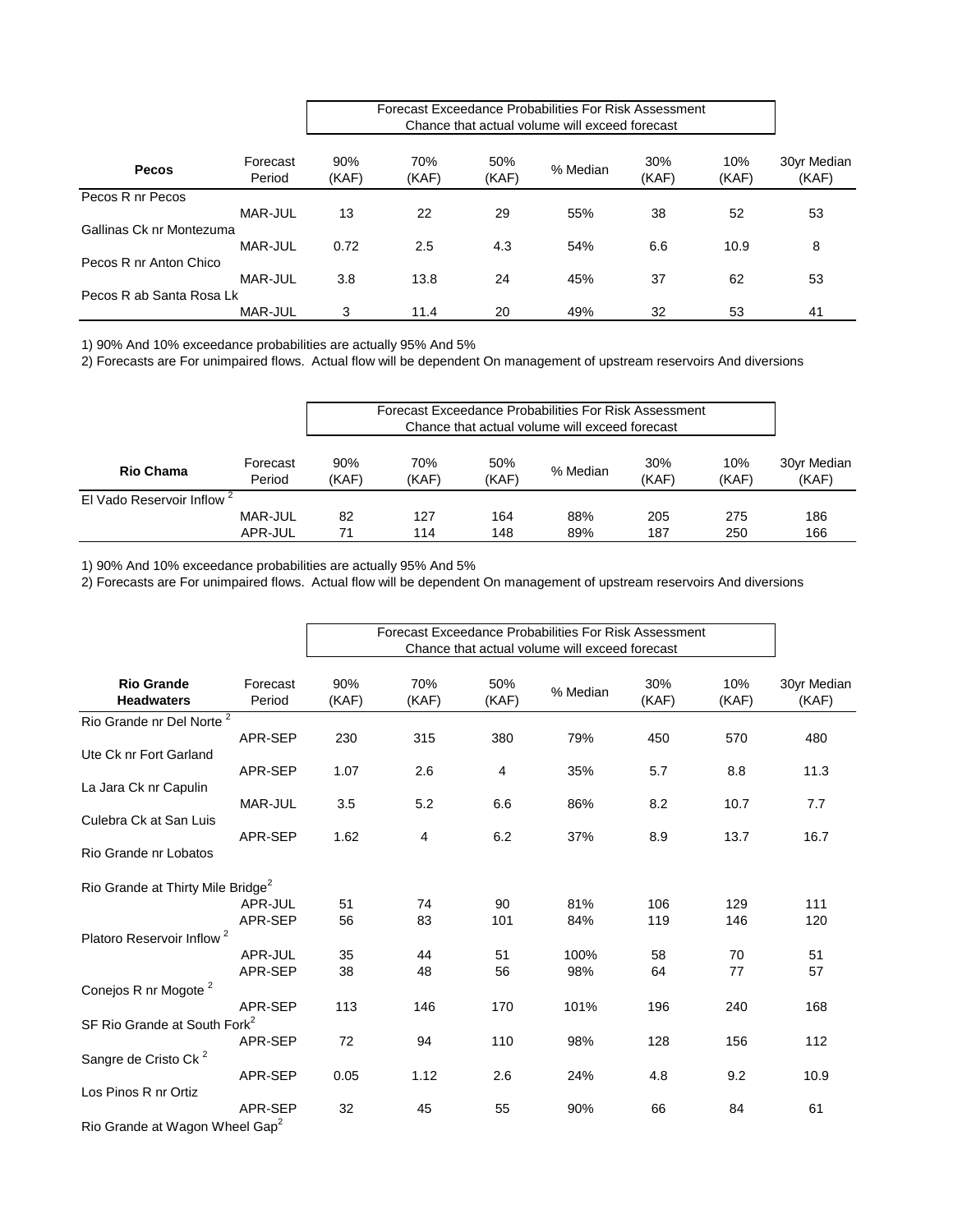|                                      | APR-SEP | 143  | 198  | 240  | 77%  | 285  | 360  | 310  |
|--------------------------------------|---------|------|------|------|------|------|------|------|
| San Antonio R at Ortiz               |         |      |      |      |      |      |      |      |
|                                      | APR-SEP | 4    | 7.1  | 9.7  | 101% | 12.7 | 17.8 | 9.6  |
| Alamosa Ck ab Terrace Reservoir      |         |      |      |      |      |      |      |      |
|                                      | APR-SEP | 39   | 51   | 60   | 98%  | 70   | 85   | 61   |
| Saguache Ck nr Saguache <sup>2</sup> |         |      |      |      |      |      |      |      |
|                                      | APR-SEP | 7.2  | 11.9 | 15.8 | 56%  | 20   | 28   | 28   |
| Trinchera Ck ab Turners Ranch        |         |      |      |      |      |      |      |      |
|                                      | APR-SEP | 1.02 | 2.5  | 3.8  | 37%  | 5.4  | 8.3  | 10.3 |

2) Forecasts are For unimpaired flows. Actual flow will be dependent On management of upstream reservoirs And diversions

|                          |                    |      |                                   |              | Forecast Exceedance Probabilities For Risk Assessment<br>Chance that actual volume will exceed forecast |  |       |                      |  |  |
|--------------------------|--------------------|------|-----------------------------------|--------------|---------------------------------------------------------------------------------------------------------|--|-------|----------------------|--|--|
| <b>Rio Hondo</b>         | Forecast<br>Period |      | 70%<br>(KAF)                      | 50%<br>(KAF) | 30%<br>10%<br>% Median<br>(KAF)                                                                         |  | (KAF) | 30yr Median<br>(KAF) |  |  |
| Rio Ruidoso at Hollywood |                    |      |                                   |              |                                                                                                         |  |       |                      |  |  |
|                          | MAR-JUN            | 0.01 | 37%<br>1.26<br>2.3<br>0.51<br>4.5 |              |                                                                                                         |  |       |                      |  |  |

1) 90% And 10% exceedance probabilities are actually 95% And 5%

2) Forecasts are For unimpaired flows. Actual flow will be dependent On management of upstream reservoirs And diversions

|                             |                    | Forecast Exceedance Probabilities For Risk Assessment<br>Chance that actual volume will exceed forecast |              |              |          |              |              |                      |  |
|-----------------------------|--------------------|---------------------------------------------------------------------------------------------------------|--------------|--------------|----------|--------------|--------------|----------------------|--|
| <b>San Francisco</b>        | Forecast<br>Period | 90%<br>(KAF)                                                                                            | 70%<br>(KAF) | 50%<br>(KAF) | % Median | 30%<br>(KAF) | 10%<br>(KAF) | 30yr Median<br>(KAF) |  |
| San Francisco R at Clifton  |                    |                                                                                                         |              |              |          |              |              |                      |  |
|                             | FEB-MAY            | 1.45                                                                                                    | 9.1          | 18           | 45%      | 30           | 53           | 40                   |  |
| San Francisco R at Glenwood |                    |                                                                                                         |              |              |          |              |              |                      |  |
|                             | FEB-MAY            | 1.42                                                                                                    | 4.1          |              | 46%      | 11.1         | 19.7         | 15.1                 |  |

1) 90% And 10% exceedance probabilities are actually 95% And 5%

|                                             |                         | Forecast Exceedance Probabilities For Risk Assessment |              |              |          |              |              |                      |
|---------------------------------------------|-------------------------|-------------------------------------------------------|--------------|--------------|----------|--------------|--------------|----------------------|
| San Juan                                    | Forecast<br>Period      | 90%<br>(KAF)                                          | 70%<br>(KAF) | 50%<br>(KAF) | % Median | 30%<br>(KAF) | 10%<br>(KAF) | 30yr Median<br>(KAF) |
| Vallecito Reservoir Inflow <sup>2</sup>     |                         |                                                       |              |              |          |              |              |                      |
|                                             | APR-JUL                 | 79                                                    | 108          | 130          | 77%      | 154          | 194          | 169                  |
| Navajo Reservoir Inflow <sup>2</sup>        |                         |                                                       |              |              |          |              |              |                      |
|                                             | APR-JUL                 | 220                                                   | 350          | 450          | 71%      | 570          | 765          | 630                  |
| San Juan R nr Carracas <sup>2</sup>         |                         |                                                       |              |              |          |              |              |                      |
|                                             | APR-JUL                 | 148                                                   | 215          | 265          | 79%      | 320          | 415          | 335                  |
| Lemon Reservoir Inflow <sup>2</sup>         |                         |                                                       |              |              |          |              |              |                      |
|                                             | APR-JUL                 | 21                                                    | 30           | 37           | 82%      | 45           | 57           | 45                   |
| Rio Blanco at Blanco Diversion <sup>2</sup> |                         |                                                       |              |              |          |              |              |                      |
|                                             | APR-JUL                 | 23                                                    | 33           | 40           | 83%      | 48           | 61           | 48                   |
| Navajo R bl Oso Diversion                   | $\overline{\mathbf{c}}$ |                                                       |              |              |          |              |              |                      |
|                                             | APR-JUL                 | 28                                                    | 39           | 48           | 86%      | 58           | 74           | 56                   |
| Piedra R nr Arboles                         |                         |                                                       |              |              |          |              |              |                      |
|                                             | APR-JUL                 | 65                                                    | 98           | 125          | 71%      | 155          | 205          | 175                  |
| Animas R at Durango                         |                         |                                                       |              |              |          |              |              |                      |
|                                             | APR-JUL                 | 194                                                   | 260          | 310          | 83%      | 365          | 455          | 375                  |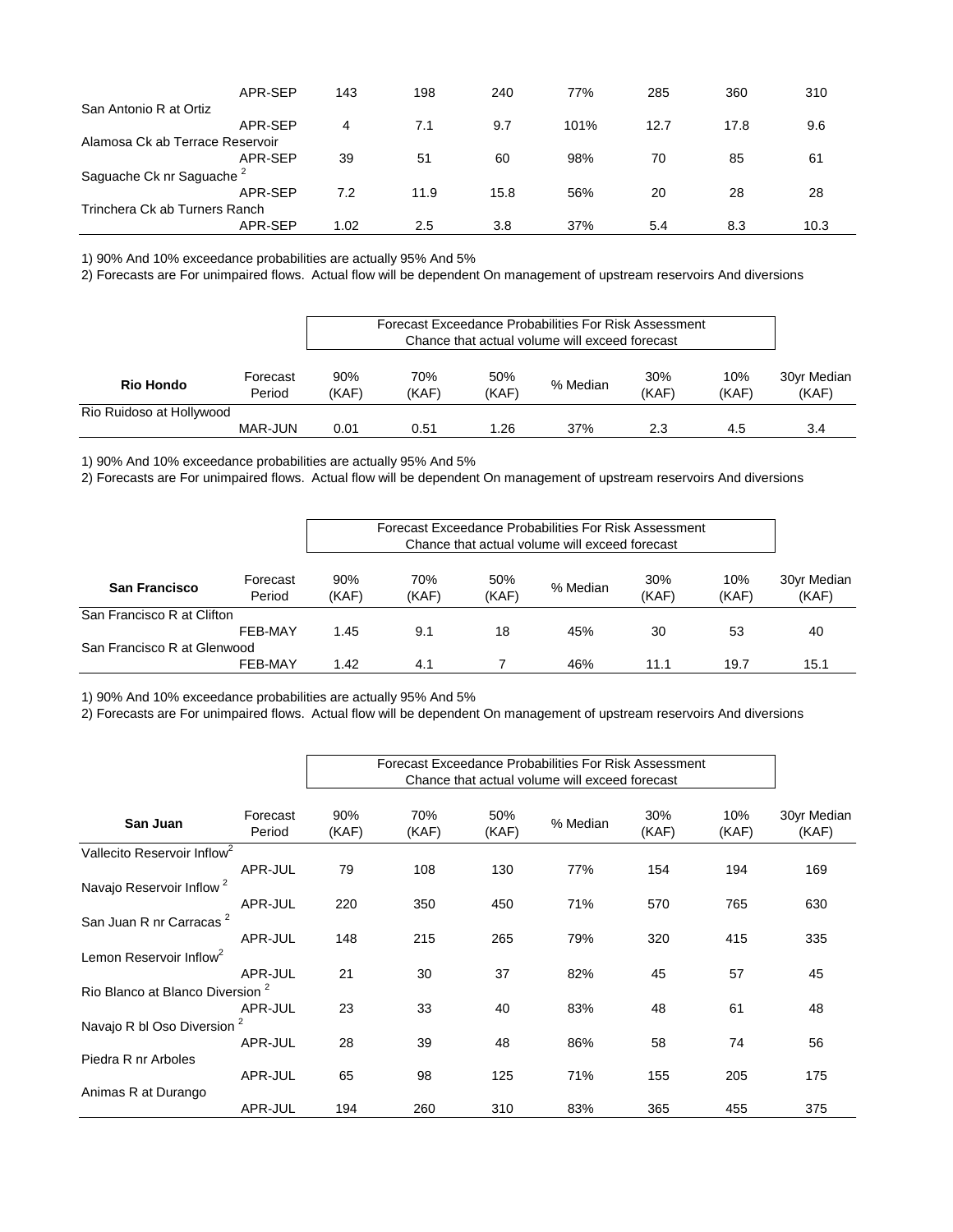2) Forecasts are For unimpaired flows. Actual flow will be dependent On management of upstream reservoirs And diversions

| <b>Upper Gila</b>           |                    |              | Forecast Exceedance Probabilities For Risk Assessment |              |          |              |              |                            |
|-----------------------------|--------------------|--------------|-------------------------------------------------------|--------------|----------|--------------|--------------|----------------------------|
|                             | Forecast<br>Period | 90%<br>(KAF) | 70%<br>(KAF)                                          | 50%<br>(KAF) | % Median | 30%<br>(KAF) | 10%<br>(KAF) | 30yr Median<br>(KAF)<br>44 |
| Gila R at Gila              |                    |              |                                                       |              |          |              |              |                            |
|                             | FEB-MAY            | 4.4          | 9.4                                                   | 14.5         | 33%      | 21           | 34           |                            |
| Gila R bl Blue Ck nr Virden |                    |              |                                                       |              |          |              |              |                            |
|                             | FEB-MAY            | 0.49         | 7.3                                                   | 16.5         | 31%      | 29           | 55           | 54                         |

1) 90% And 10% exceedance probabilities are actually 95% And 5%

2) Forecasts are For unimpaired flows. Actual flow will be dependent On management of upstream reservoirs And diversions

|                                           |                    | <b>Forecast Exceedance Probabilities For Risk Assessment</b><br>Chance that actual volume will exceed forecast |              |                |          |              |              |                      |
|-------------------------------------------|--------------------|----------------------------------------------------------------------------------------------------------------|--------------|----------------|----------|--------------|--------------|----------------------|
| <b>Upper Rio Grande</b>                   | Forecast<br>Period | 90%<br>(KAF)                                                                                                   | 70%<br>(KAF) | 50%<br>(KAF)   | % Median | 30%<br>(KAF) | 10%<br>(KAF) | 30yr Median<br>(KAF) |
| Costilla Reservoir Inflow <sup>2</sup>    |                    |                                                                                                                |              |                |          |              |              |                      |
|                                           | MAR-JUL            | 2.2                                                                                                            | 3.7          | 4.9            | 48%      | 6.3          | 8.7          | 10.3                 |
| Costilla Ck nr Costilla <sup>2</sup>      |                    |                                                                                                                |              |                |          |              |              |                      |
|                                           | MAR-JUL            | 3.4                                                                                                            | 6.7          | 9.5            | 43%      | 12.8         | 18.6         | 22                   |
| Red R bl Fish Hatchery nr Questa          |                    |                                                                                                                |              |                |          |              |              |                      |
|                                           | <b>MAR-JUL</b>     | 8.8                                                                                                            | 12.8         | 15.9           | 51%      | 19.3         | 25           | 31                   |
| Rio Lucero nr Arroyo Seco                 |                    |                                                                                                                |              |                |          |              |              |                      |
|                                           | <b>MAR-JUL</b>     | 2.8                                                                                                            | 4.4          | 5.7            | 56%      | 7.2          | 9.8          | 10.1                 |
| Rio Pueblo de Taos nr Taos                |                    |                                                                                                                |              |                |          |              |              |                      |
|                                           | MAR-JUL            | 2.5                                                                                                            | 4.9          | 6.9            | 55%      | 9.4          | 13.6         | 12.5                 |
| Rio Pueblo de Taos bl Los Cordovas        |                    |                                                                                                                |              |                |          |              |              |                      |
|                                           | MAR-JUL            | 0.56                                                                                                           | 4.7          | 9.9            | 47%      | 17           | 31           | 21                   |
| Rio Hondo nr Valdez                       |                    |                                                                                                                |              |                |          |              |              |                      |
|                                           | MAR-JUL            | 3.9                                                                                                            | 6.5          | 8.6            | 57%      | 11.1         | 15.2         | 15.1                 |
| Embudo Ck at Dixon                        |                    |                                                                                                                |              |                |          | 22           |              | 32                   |
|                                           | MAR-JUL            | 3.9                                                                                                            | 9.8          | 15.3           | 48%      |              | 34           |                      |
| Santa Cruz R at Cundiyo                   | MAR-JUL            | 3.4                                                                                                            | 5.4          | $\overline{7}$ | 42%      | 8.8          | 11.9         | 16.6                 |
| Nambe Falls Reservoir Inflow <sup>2</sup> |                    |                                                                                                                |              |                |          |              |              |                      |
|                                           | MAR-JUL            | 1.57                                                                                                           | 2.5          | 3.2            | 57%      | 4.1          | 5.5          | 5.6                  |
| Tesuque Ck ab diversions                  |                    |                                                                                                                |              |                |          |              |              |                      |
|                                           | MAR-JUL            | 0.18                                                                                                           | 0.45         | 0.7            | 62%      | 1.01         | 1.57         | 1.13                 |
| Rio Grande at Otowi Bridge                |                    |                                                                                                                |              |                |          |              |              |                      |
|                                           | MAR-JUL            | 184                                                                                                            | 300          | 395            | 70%      | 505          | 690          | 565                  |
| Santa Fe R nr Santa Fe <sup>2</sup>       |                    |                                                                                                                |              |                |          |              |              |                      |
|                                           | MAR-JUL            | 0.63                                                                                                           | 1.28         | 1.86           | 56%      | 2.5          | 3.7          | 3.3                  |
| Rio Grande at San Marcial                 | 2                  |                                                                                                                |              |                |          |              |              |                      |
|                                           | MAR-JUL            | $-162$                                                                                                         | 25           | 152            | 44%      | 280          | 465          | 345                  |
|                                           |                    |                                                                                                                |              |                |          |              |              |                      |

1) 90% And 10% exceedance probabilities are actually 95% And 5%

2) Forecasts are For unimpaired flows. Actual flow will be dependent On management of upstream reservoirs And diversions

|                |                    |              |              | Forecast Exceedance Probabilities For Risk Assessment<br>Chance that actual volume will exceed forecast |          |              |              |                      |  |
|----------------|--------------------|--------------|--------------|---------------------------------------------------------------------------------------------------------|----------|--------------|--------------|----------------------|--|
| Zuni-Bluewater | Forecast<br>Period | 90%<br>(KAF) | 70%<br>(KAF) | 50%<br>(KAF)                                                                                            | % Median | 30%<br>(KAF) | 10%<br>(KAF) | 30yr Median<br>(KAF) |  |

Rio Nutria nr Ramah